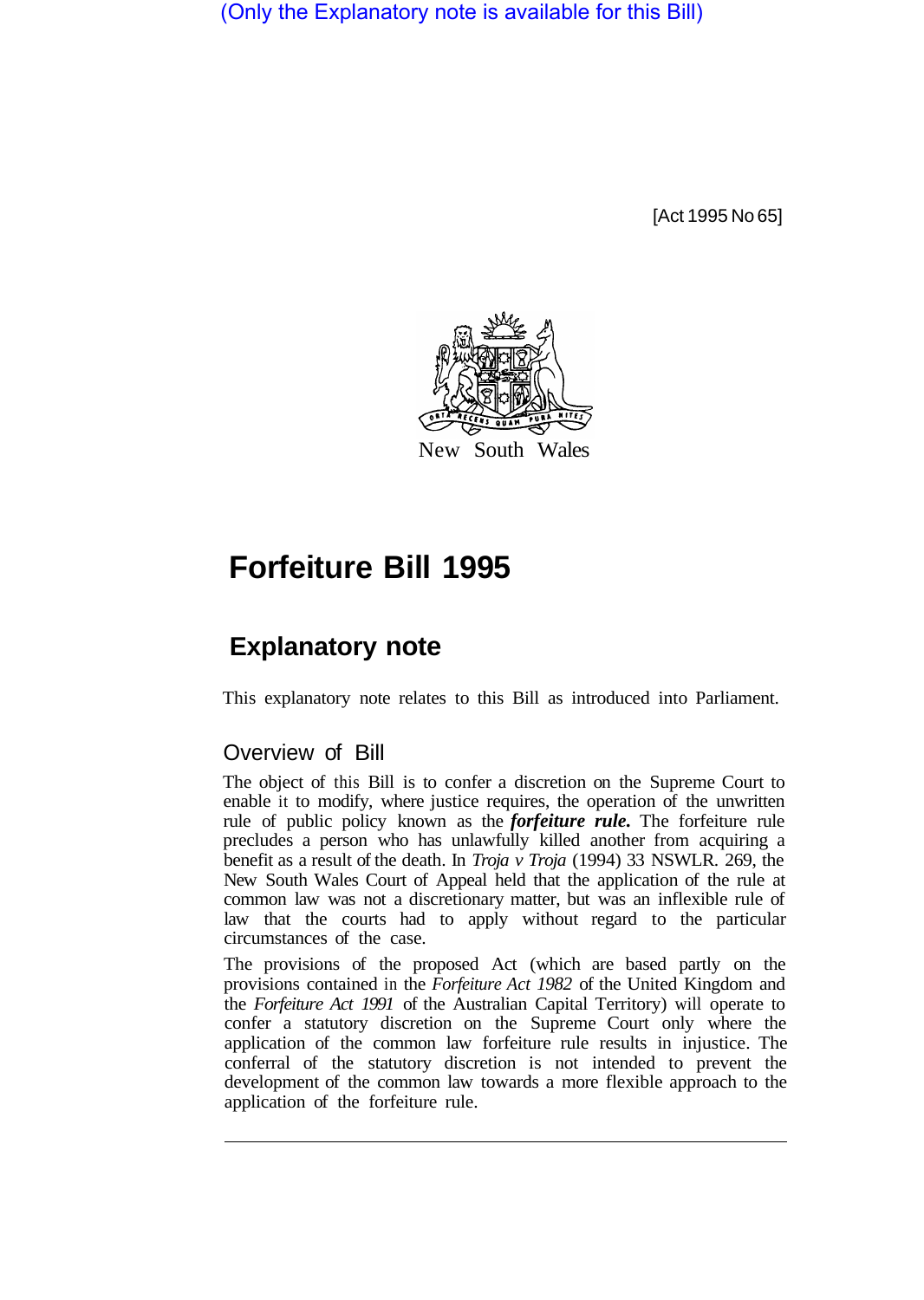Forfeiture Bill 1995 [Act 1995 No 65]

Explanatorynote

## Outline of provisions

**Clause 1** sets out the name (also called the short title) of the proposed Act.

**Clause 2** provides for the commencement of the proposed Act on a day to be appointed by proclamation.

**Clause 3** defines certain words and phrases used in the proposed Act such as *benefit, forfeiture rule* and *unlawful killing.* 

Clause 4 provides that the proposed Act does not apply to murders. It also makes clear that the proposed Act extends to unlawful killings occurring outside the State and to certain property located outside the State.

**Clause 5** enables the Supreme Court, on application from any interested person, to order that the forfeiture rule is to have a modified operation in relation to an offender and others affected by the offender's action if the Court considers that the justice of the case requires it.

**Clause 6** enables the Court to mould an order modifying the effect of the forfeiture rule *(a forteiture modification order)* to suit the circumstances of the case.

**Clause 7** provides that an application for a forfeiture modification order must be made within 12 months from the date of the death of the person who was killed unlawfully (if the forfeiture rule operates from the date of death) or within 12 months from the date on which the forfeiture rule operates (if the rule operates subsequently to the date of death), unless the Court gives leave for a late application. Leave for a late application may be granted if, subsequently to the making of the original order, the offender is pardoned or the offender's conviction is quashed or set aside in circumstances where there is no further right of appeal. Leave may also be granted in cases where the offender's identity as the killer is not discovered until after the expiration of the relevant 12 month period or in such other circumstances as the Court considers just.

**Clause 8** enables the Court to revoke or vary forfeiture modification orders in certain circumstances.

**Clause 9** deals with certain transitional matters. It ensures that a forfeiture modification order can be made in respect of:

- unlawful killings committed before the commencement of the proposed Act as well as to killings committed after its commencement, and
- pending proceedings.